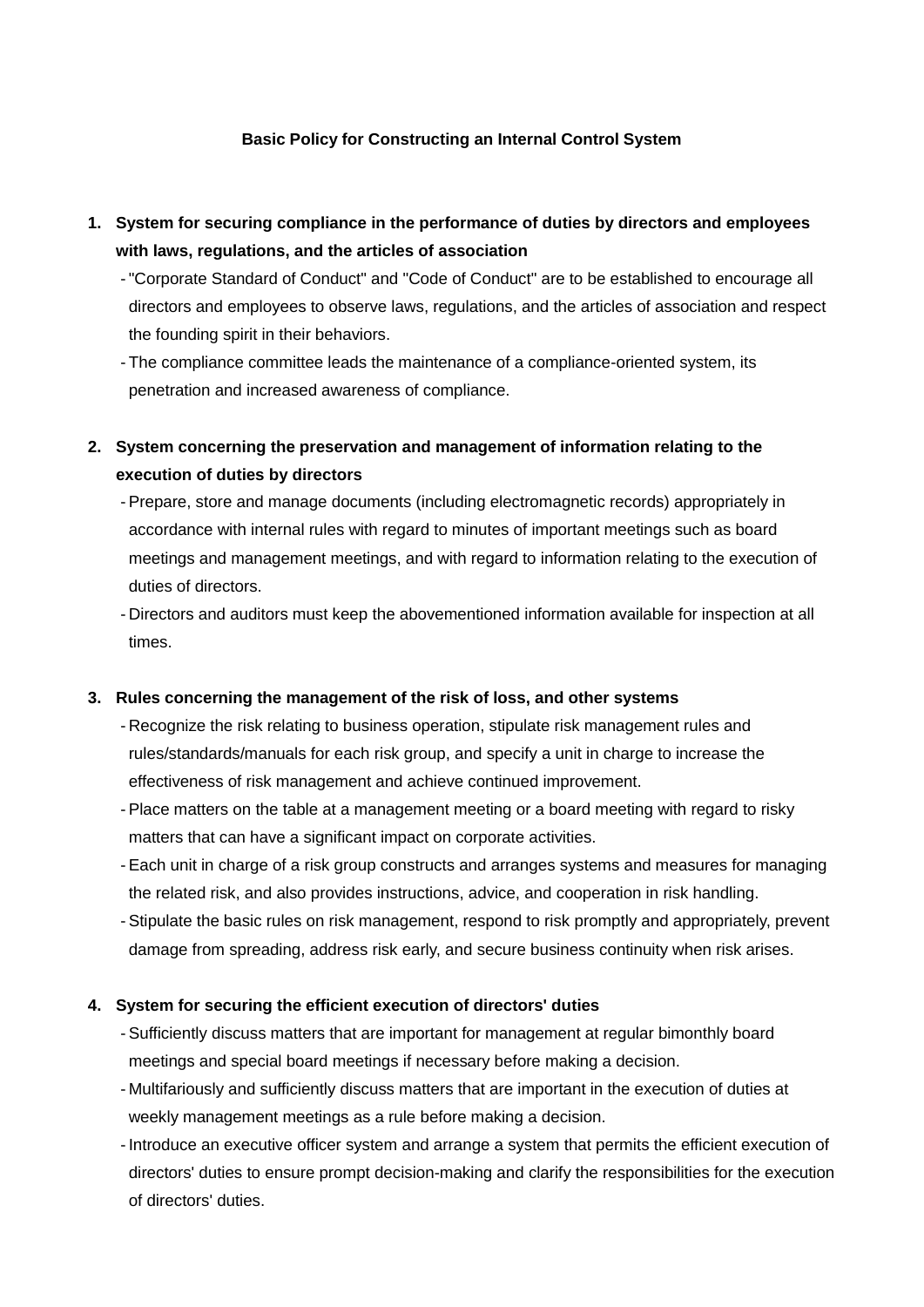# **5. System for securing the appropriateness of business in a corporate group consisting of us and our subsidiaries**

Arrange the following systems to secure the appropriateness of business in a corporate group consisting of us and our subsidiaries.

- (a) System for reporting the execution of duties of our subsidiaries' directors to us - Arrange a system that permits the regular reporting of matters that are important in the execution of duties to a parent company.
- (b) Rules concerning the management of the risk of loss at our subsidiaries, and other systems - Perform regular follow-ups under the internal rules concerning subsidiary management to pay attention to sound subsidiary administration. Additionally, take appropriate measures in a timely manner if any risk of loss is possible.
- (c) System for securing the efficient execution of duties of our subsidiaries' directors - Send directors, auditors, and others to subsidiaries to establish a system that permits prior consultation between subsidiaries and us before undertaking decision-making on matters that are important in subsidiary management.
- (d) System for securing the adherence of the execution of duties by subsidiaries' directors, employees, and others with laws, regulations, and the articles of association
	- Stipulate "Corporate Standard of Conduct" and "Code of Conduct" for subsidiaries in accordance with our corporate philosophy to ensure compliance.
	- Carry out auditing by our auditors and/or an internal audit unit.
- **6. Matters concerning employees; matters concerning ensuring the effectiveness of instructions provided to employees; and matters concerning the independence of the employees from the directors if auditors request employees to help them**
	- An auditor can have an employee to help with the auditor's duties if an auditor requests such an employee.
	- Personnel matters are performed with the approval of the auditor, such as the transfer of the employee and evaluation.
	- The employee is required to follow the direct commands and orders of the auditor while independent from the directors.
- **7. System for reporting to the auditors by our and our subsidiaries' directors and employees; system for other reporting to auditors; and system for ensuring that the individual reporting to the auditors will not suffer any disadvantage as a result of reporting**

- Auditors are entitled to participate in board meetings, management meetings, committee meetings, and all other meetings and also receive reports to understand important decisionmaking processes and the status of the execution of duties.